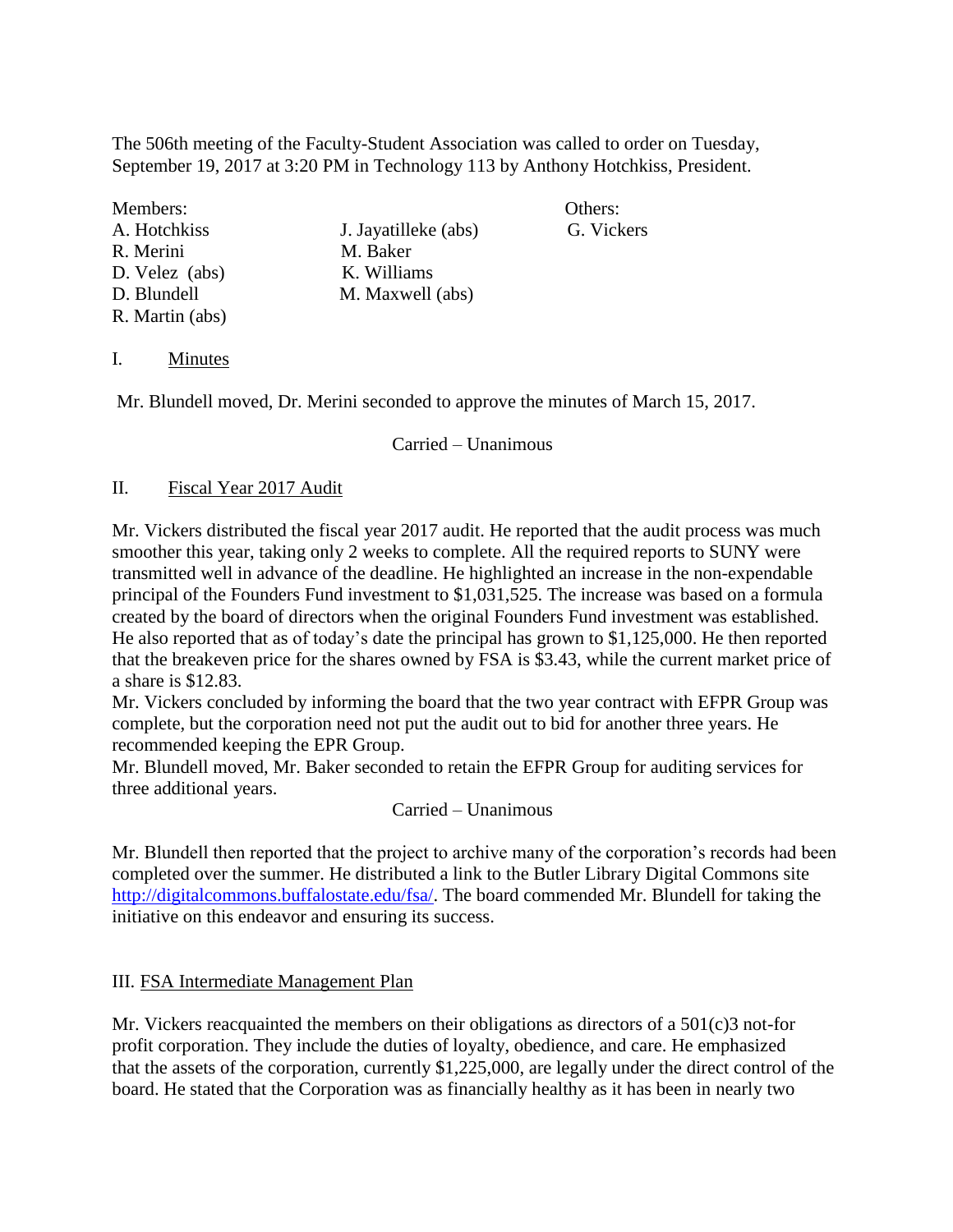decades, having been able to award approximately one half million dollars in programming since fiscal year 2001.

He also reported that the By-Laws provide that no more than half the board turn over each year, in order to ensure a degree of continuity of purpose. He pointed out that he had been fortunate that for the previous several years he was able to work with 7 of the 9 current members. This made his job much easier because of the understanding of their duties each member brought to the meetings.

He therefore concluded that this was the appropriate time for the board to transition to another part-time individual, or board members, to perform his duties. He distributed a sheet with bullet points describing his major responsibilities.

Discussion ensued. Mr. Vickers indicated that he would remain with the corporation to train any new employee, and would be willing to interview potential candidates for competency. However, although he would inform the board if individuals approached him about the position, he would not assume responsibility for recruiting. He informed the board that Mr. Reggie Burt has agreed continue, if necessary, as an authorized signatory on the corporation's bank accounts, and can assist Mr. Vickers in the administration of the corporation's pension plan for former employees. Mr. Blundell stated that this was a good time to determine if board members should take a more active role in the management of the corporation.

Dr. Hotchkiss declared that he would establish a 'committee of the whole' to address issues concerning this transition. He encouraged full participation of the board members. In this manner, minutes need not be recorded and members will have greater freedom of debate. He will then call meetings of the board to conduct official business based on any reports coming out of committee. Mr. Vickers will not attend the committee meetings but will still function as the corporate Secretary at board meetings.

# IV. Founders Fund Awards for 2018.

The board agreed to meet on December 7, 2017 to award funding for applications received by December 1, 2017. Since the  $7<sup>th</sup>$  is the last day of classes, the time of the meeting will be determined later in order to include as many members as possible who may not have class obligations that day.

Mr. Blundell moved, Mr. Baker seconded to adjourn.

Carried – Unanimous

The meeting adjourned at 4:18 PM.

Respectfully submitted,

Gary Vickers **Secretary**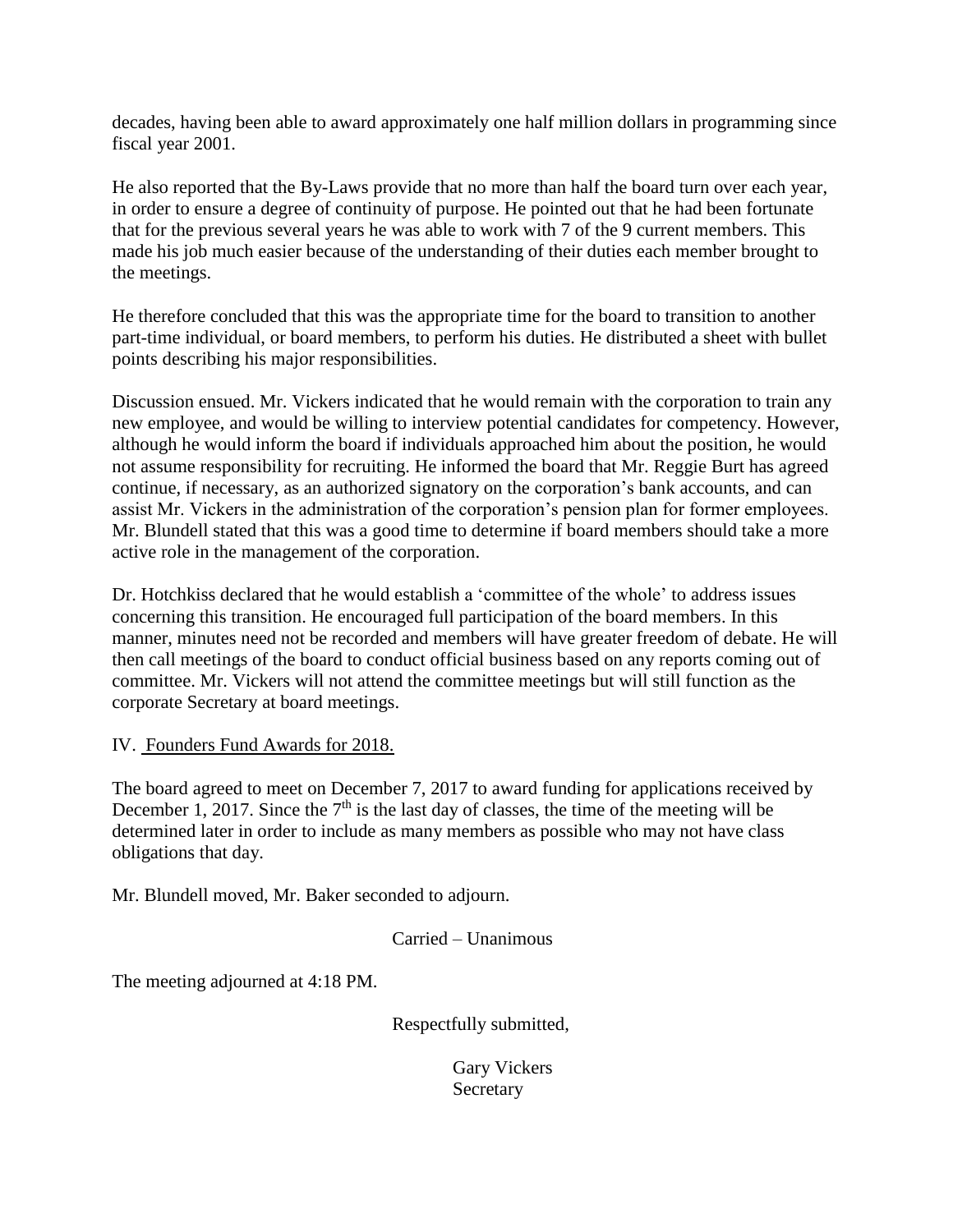The 507th meeting of the Faculty-Student Association was called to order on Thursday, December 7, 2017 at 12:18 PM in Technology 113 by Anthony Hotchkiss, President.

| Members:       |                  | Others:  |
|----------------|------------------|----------|
| A. Hotchkiss   | R. Martin (abs)  | G. Vicke |
| R. Merini      | M. Baker         | R. Burt  |
| J. Jayatilleke | K. Williams      |          |
| D. Blundell    | M. Maxwell (abs) |          |
| D. Velez (abs) |                  |          |

G. Vickers

I. Minutes

Dr. Merini moved, Mr. Jayatilleke seconded to approve the minutes of September 19, 2017.

## Carried – Unanimous

## II. Agenda

.

Mr. Blundell moved, Mr. Jayatilleke seconded to suspend the rules and take up item III on the agenda with a time limit of 20 minutes.

Carried – Unanimous

Mr. Blundell reported the recommendations of the committee as a whole. He introduced a series of motions for the board to consider.

Mr. Blundell moved that the replacement position of Executive Director be established by an employment agreement of 3 years at a salary of \$12,000 for the first year, and increments of \$1,000 per year for the second and third year. The agreement would provide for the option of either party to discontinue, without cause, at the end of the first and second year.

Carried – Unanimous

Mr. Blundell then moved to authorize the corporation's officers to make the final hiring decision for Executive Director from among interested candidates.

Carried – Unanimous

Mr. Blundell then moved to amend the FY 2018 budget with an increase of \$6,000 for salaries to accommodate the pay of both the new Executive Director and Mr. Vickers from January 1, through June 30. This increase will provide for a smooth transition of duties between Mr. Vickers and the new Executive Director.

Carried – Unanimous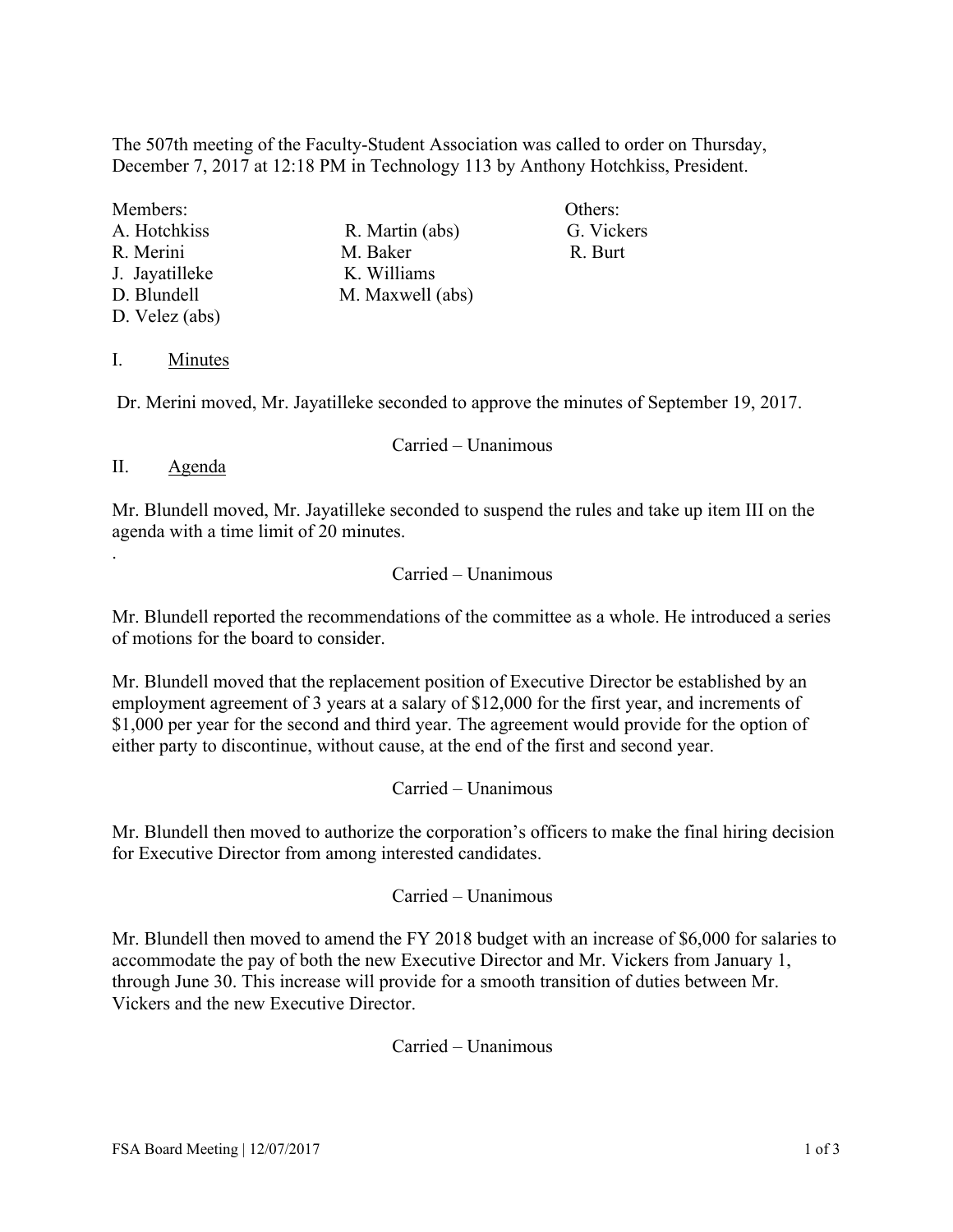## III. Founders Fund Awards for 2018.

Mr. Jayatilleke requested that the board consider being more specific on the definition of 'continuous funding' to ensure consistency when considering repeat applications. He also suggested that complementary funding from other sources be given additional weight.

The board then considered 20 applications, providing funding for 19 as follows:

| <b>AEL Tipico Night</b>           | \$2,600 |
|-----------------------------------|---------|
| <b>STEM Seminar Series</b>        | 3,000   |
| <b>Student Union Music Series</b> | 2,000   |
| Dignity and Worth of Diversity    | 2,500   |
| Mindfulness Yoga/Art Workshop     | 3,270   |
| Kal Toure Film Director           | 3,000   |
| Sculpture Installation            | 1,000   |
| <b>BSC Rowing Club</b>            | 2,000   |
| Frida Umuhoza Lecture             | 1,000   |
| Kevin Powell Lecture              | 2,000   |
| Women's History Month Panel       | 3,500   |
| Safe Sex Workshop                 | 1,483   |
| Nature Inspired Design            | 1,850   |
| Britta Schllueter Lecture         | 1,720   |
| <b>Public Service Recognition</b> | 3,000   |
| Day of Musical Play               | 3,500   |
| <b>Jane Comfort Dance</b>         | 2,800   |
| Pursuit of American Identity      | 1,000   |
| Xquizit MoverZ Step Show          | 1,700   |

Mr. Williams questioned why a Black Active Minds application was not presented to the board. Mr. Vickers reported that he had not received it, and usually replies to applicants that their application is in the queue. Receipt of confirmation by the applicant was not provided. Mr. Williams moved, Mr. Baker seconded to allow the applicant to resubmit. Discussion ensued about fairness to other potential late applicants, the precedent being set, and the undesirability to have another meeting for voting. Mr. Vickers proffered the option of electronic voting for one application only. Dr. Hotchkiss suggested that the motion be amended to provide for electronic voting on this one application on a non-precedential basis. Mr. Williams and Mr. Baker accepted the amendment.

# Carried  $4 - 1 - 0$

Mr. Vickers set a deadline of December 14, 2017 at midnight for board members to vote on the application.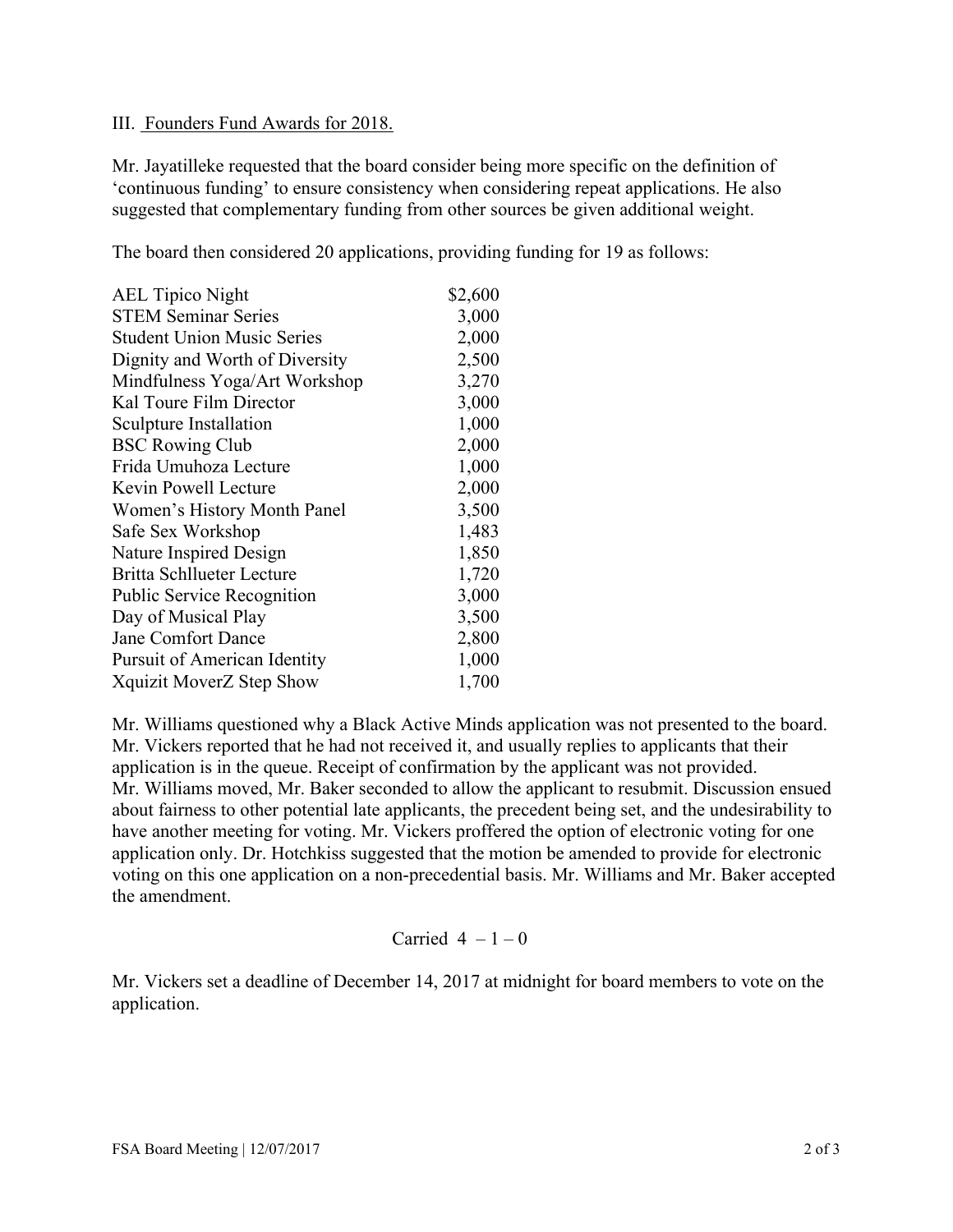# IV. New Business

Dr. Hotchkiss said that the resignation of the College President's designee to the board resulted in a vacancy for the office of Vice President on the Board of Directors. Since the two students present at the meeting anticipated graduation, and the Professional Caucus representative's term expires, all in May, former board President Dr. Merini volunteered to serve as Vice President. Dr. Merini was elected by acclamation.

The meeting adjourned at 1:32 PM.

Respectfully submitted,

Gary Vickers Secretary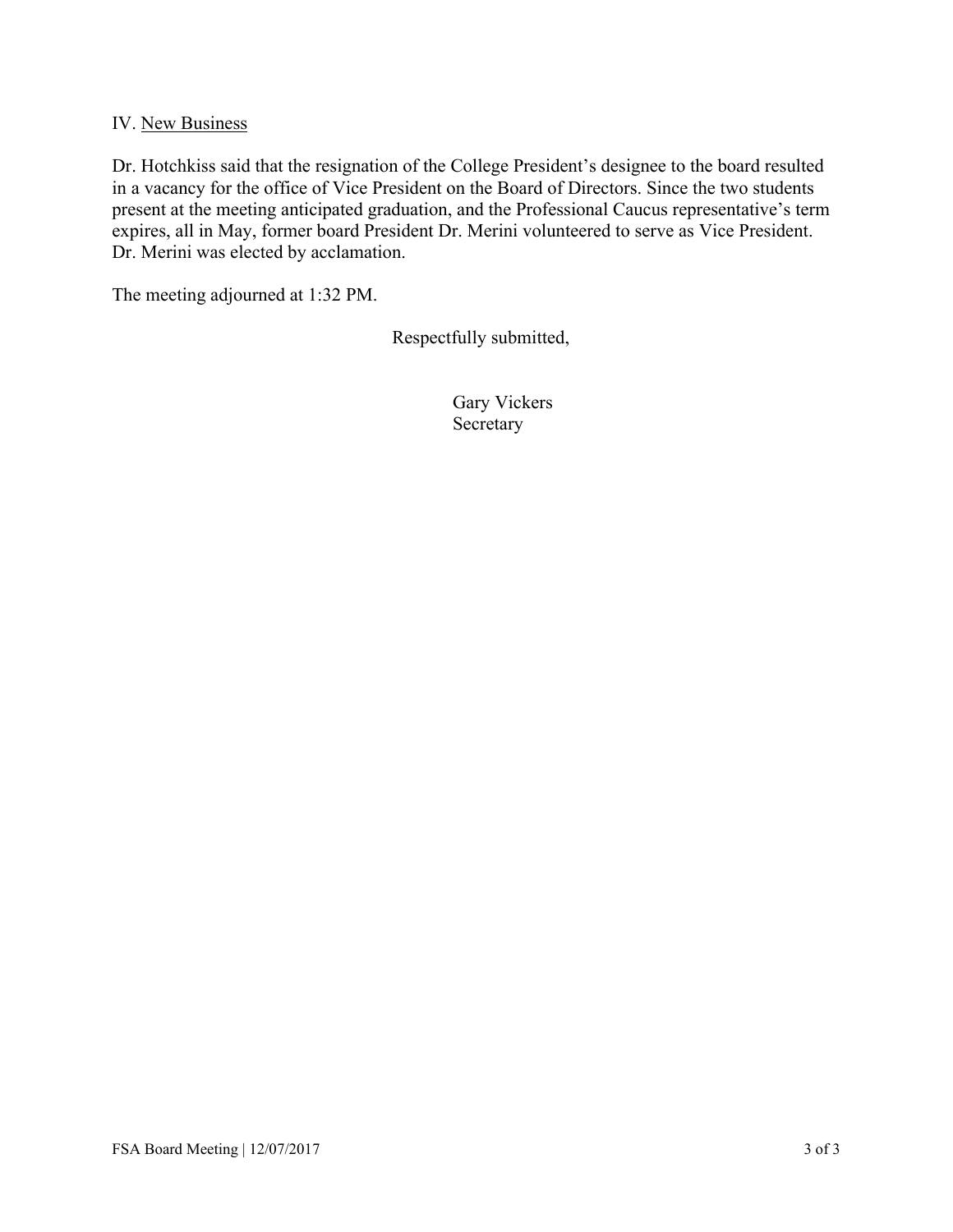The 508th meeting of the Faculty-Student Association was called to order on Monday, April 9, 2018 at 3:05 PM in Technology 113 by Anthony Hotchkiss, President.

Members:

- o Marcel Baker (absent)
- o Don Blundell
- o Rock Doyle
- o Anthony Hotchkiss
- o Jude Jayatilleke
- o Raven Martin (absent)
- o Monique Maxwell (absent)
- o Rafika Merini
- o Kadeem Williams (absent)

Others:

- o Reggie Burt (absent)
- o Hope Dunbar
- o Gary Vickers

# **I. Introduction of the new Executive Director**

Gary Vickers provided an introduction of Hope Dunbar, the new Executive Director for FSA. He interviewed all seven individuals considered for the position. He reported that the officers' committee, chaired by Mr. Blundell, agreed that Ms. Dunbar was clearly the most qualified of the candidates.

# **II. Minutes**

D. Blundell moved, R. Merini seconded to approve the minutes of December 7, 2017.

Carried – Unanimous

# **III. Fiscal Year 2019 Budget**

D. Blundell moved, R. Doyle moved to approve the budget as submitted. See attached.

Carried – Unanimous

# **IV. Old Business**

G. Vickers gave background on the Kal Toure Film Director grant. An award of \$3,000 was awarded by the FSA board at the  $507<sup>th</sup>$  meeting. Pascal Soares paid the airfare necessary for Kal Toure's international plane ticket and asked G. Vickers for reimbursement prior to the date of the event. G. Vickers reimbursed Soares the \$1,000 budgeted amount of the \$1,128 airfare ticket prior to the event. Kal Toure was issued a ticket, but decided not to get on the flight at the last minute for a variety of visa and organizational reasons. G. Vickers offered to reimburse FSA for the distributed funds as he felt personally responsible for issuing the funds prior to the flight. This is something FSA has done in the due course of business previously without detriment.

D. Blundell disagreed with G. Vickers that he should personally provide the funds to make the corporation whole. R. Merini voiced support with D. Blundell and stated that he used his best judgment in his role as Executive Director.

R. Merini moved, D. Blundell seconded for FSA to pay for the funds distributed.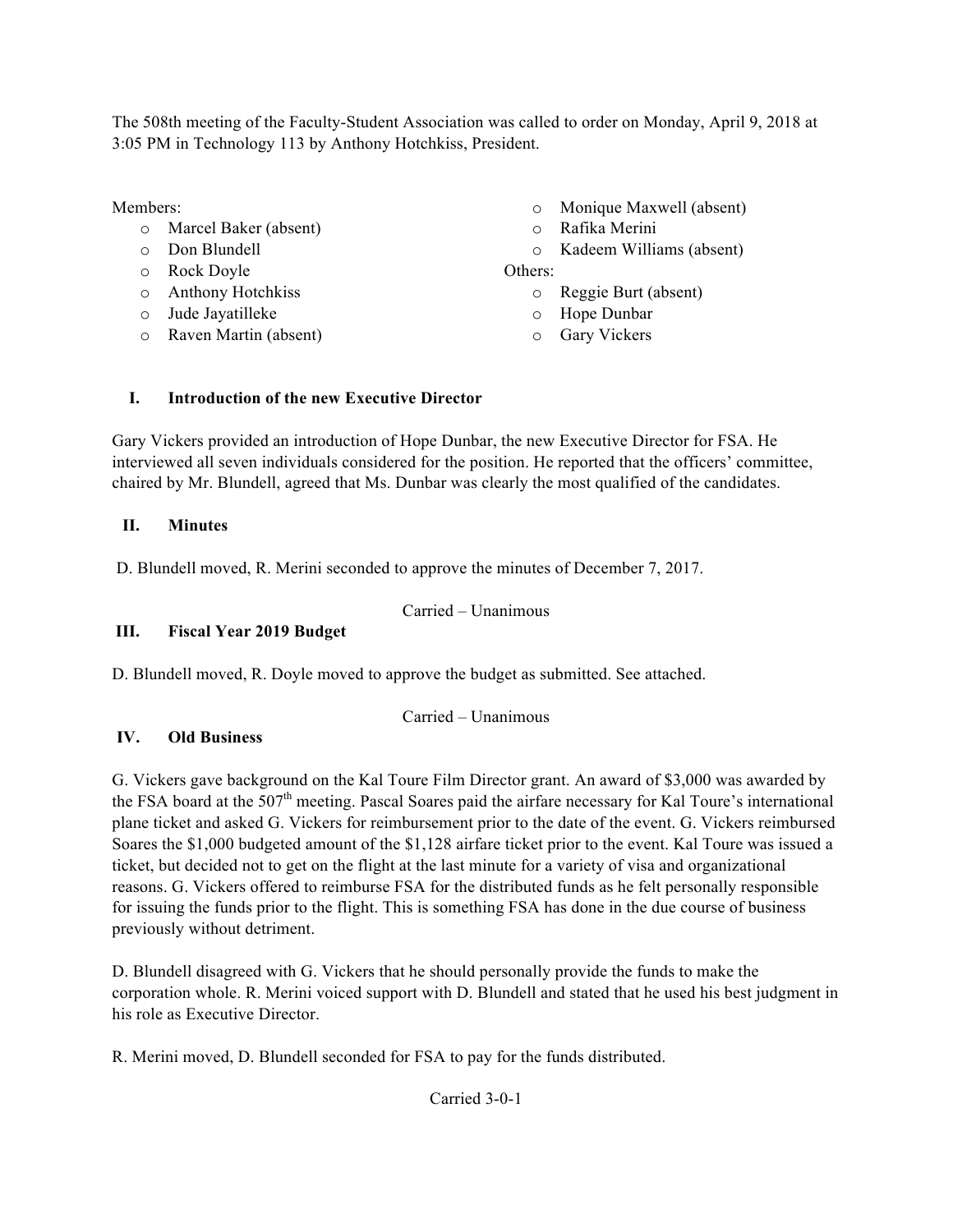R. Doyle and D. Blundell recommended FSA to ask for reimbursement from Soares. R. Merini disagreed strongly and discuss ensued. Board agreed to wait to determine if flight insurance would cover the reimbursement.

G. Vickers further stated that his name was used without his permission on the Kal Toure invitation letter submitted as part of the visa application process, after the initial institutional sponsor refused. FSA provides funding for events, but does not take a sponsorship role.

H. Dunbar was given a directive to develop language and guidelines for insurance/policies/sponsorship for discussion at the next board meeting to avoid similar issues in the future.

H. Dunbar requested clarification on grant alterations mid-term as there have been four such requests in this grant cycle. The board gave H. Dunbar authority to make reasonable alteration decisions within the scope of the board approved award, event, and mission/purpose. The board stated that no substantial alterations or substitutions will be granted outside the scope of the initial application, but that parties should be invited to submit a new application during the next grant cycle.

H. Dunbar updated the board on grant alteration requests that had been submitted for review. All were deemed outside the scope of the initial award and therefore were not put forth for a vote.

## **V. New Business**

Board reviewed three options put forth by H. Dunbar to update the FSA Letterhead and envelopes.

R. Doyle moved, J. Jayatilleke seconded approval of option #2 (see attached).

# Carried – Unanimous

H. Dunbar stated that she will be taking on the FSA website responsibilities and application development for the upcoming year. A funding application for review will be provided at the following board meeting for debate and approval.

G. Vickers was dismissed from the room. D. Blundell proposed that for G. Vickers's over 40 years of service he be given a small award in the form of a Buffalo State Campus House membership on a continual basis until reevaluation is necessary or requested by the board.

D. Blundell moved, R. Merini seconded the motion to approve the continual small award.

#### Carried 3-0-1

D. Blundell moved, R. Merini seconded to adjourn.

#### Carried – Unanimous

The meeting adjourned at 4:17 PM.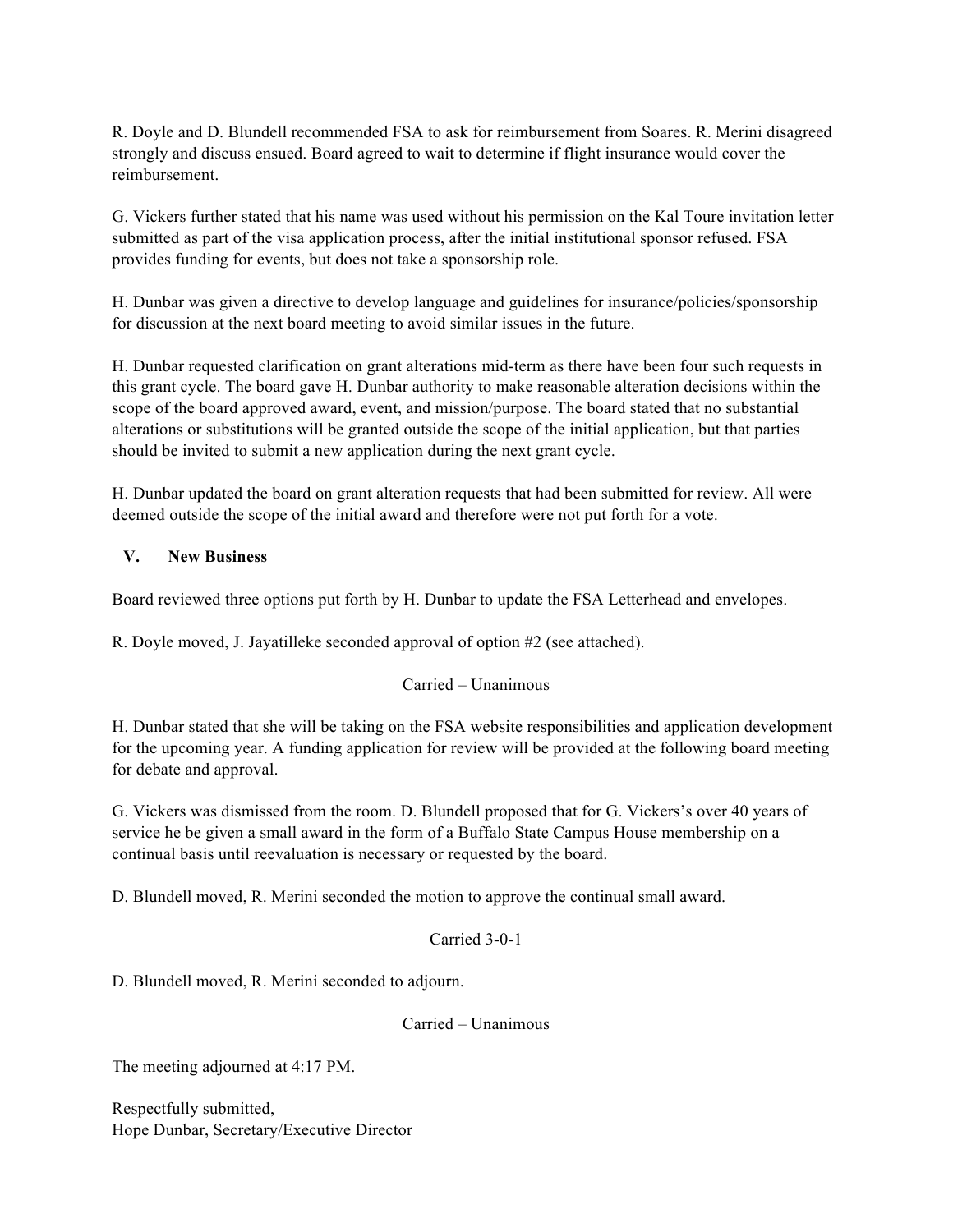The 509th meeting of the Faculty-Student Association was called to order on Friday, October 19, 2018 at 3:00 PM in Technology 113 by Anthony Hotchkiss, President.

Members:

- o Anthony Hotchkiss
- o Rafika Merini
- o Rock Doyle
- o Jude Jayatilleke
- o Donald Blundell
- o Marcella Griffin
- o Keishawna Backus
- o Maimouna Ndiaye (absent)
- o Anderson Burgos

Others:

- o Reggie Burt (absent)
- o Hope Dunbar

#### **I. Welcome to New Board Members**

The board welcomed new members and everyone was introduced.

#### **II. Minutes**

D. Blundell moved, J. Jayatilleke seconded to approve the minutes of April 9, 2018.

Carried – Unanimous

#### **III. Old Business**

Board discussed new format of FSA application for the 2019 grant cycle (attached). R. Doyle moved, J. Jayatilleke seconded to approve new application.

Carried – Unanimous

#### **IV. New Business**

Board discussed audit and auditor recommendations. Asked H. Dunbar to draft basic accounting and board oversight policies for review at spring 2019 board meeting.

Set date for following board meeting to review grant applications as December  $7<sup>th</sup>$  at 2:00pm.

Voted on board positions for President/Vice-President/Treasurer. Current board members fulfilling the positions submitted their names for reappointment. R. Doyle moved, J. Jayatilleke seconded.

#### Carried – Unanimous

D. Blundell expressed that he was happy to see such high board member attendance from student members and welcomed them again to the board.

R. Doyle moved, A. Burgos seconded to adjourn.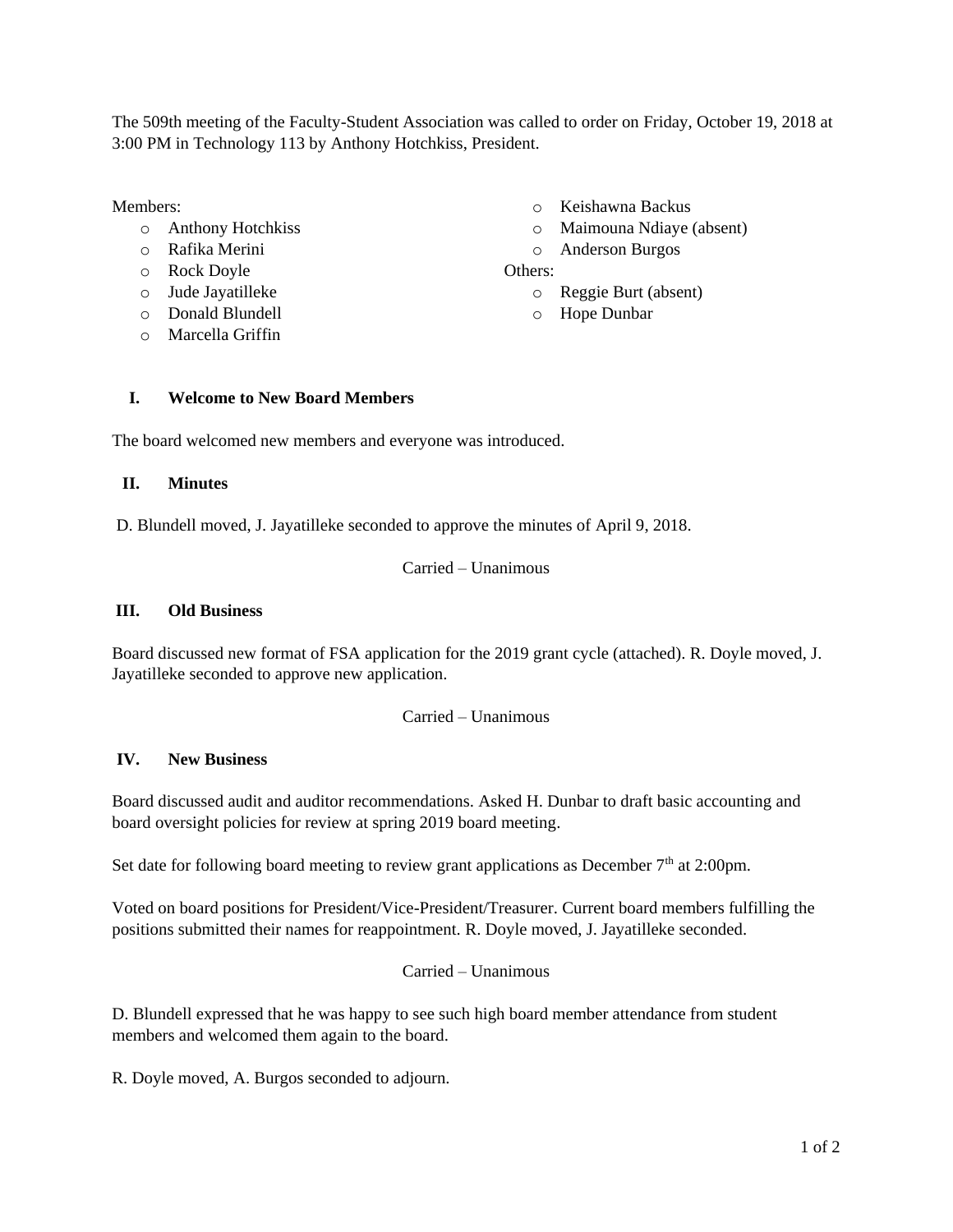# Carried – Unanimous

The meeting adjourned at 3:42 PM.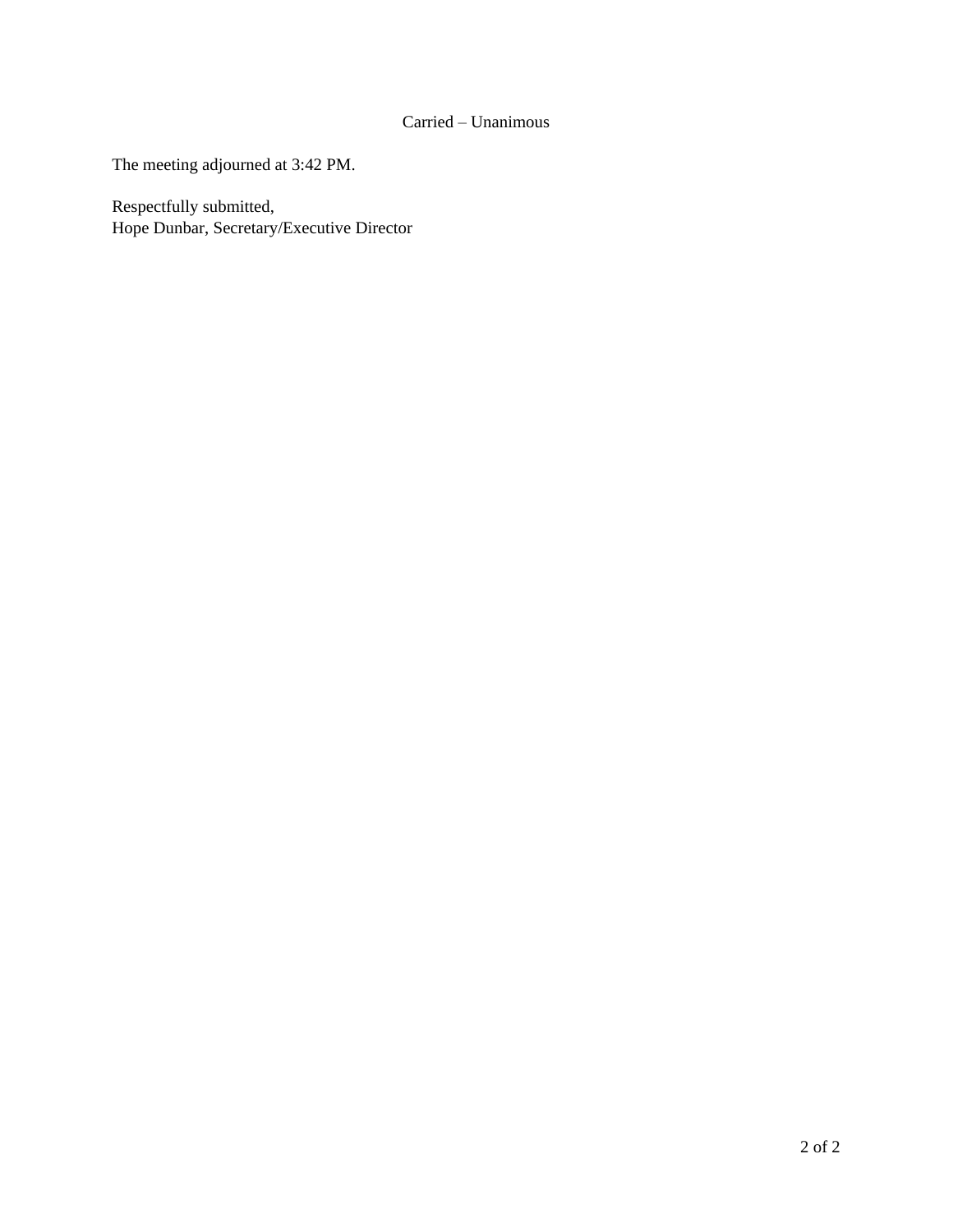# **FACULTY-STUDENT ASSOCIATION GRANT APPLICATION INSTRUCTIONS**

# *Applications must be received by: December 1st, 2018*

The Faculty-Student Association (FSA) grants awarded by the FSA board of directors to faculty, staff, and students who propose programs that will promote and cultivate educational and extracurricular activities on the Buffalo State campus.

# **Grant Guidelines & Rules:**

- Programs must be conducted on the Buffalo State campus only.
- Programs must be open to all members of the campus community free of charge—if there is a revenue generated by the event in the form of admission or other charges, that amount will be deducted from the awarded FSA grant disbursement.
- Programs must be on a non-continuous basis and cannot be a regular or annual event exceeding the reasonable limits set by the FSA board.
- No more than 1/3 of the FSA portion supporting the program's total budget may be expended for food or beverage.
- A program flyer/promotional material and attendance estimate must be provided to the FSA prior to processing the final disbursement.
- Invoices/billing receipts must be provided to the FSA prior to any grant disbursement.
- Please submit any speaker biographies/resumes as a .pdf attachment with the application packet.

Specific instructions for honorariums/speaker fees and travel:

- The Buffalo State grant contact must provide name, address, and ssn for all speaker honorariums meeting or exceeding \$600.00 prior to disbursement.
- If a FSA grant funds speaker/guest airfare proof of trip insurance to cover cancellation must be provided prior to reimbursement or disbursement.

Please send the completed applications to  $fsa@$ buffalostate.edu or mail to: Faculty-Student Association, Clinton Center 117B, 1300 Elmwood Ave., Buffalo, NY 14222.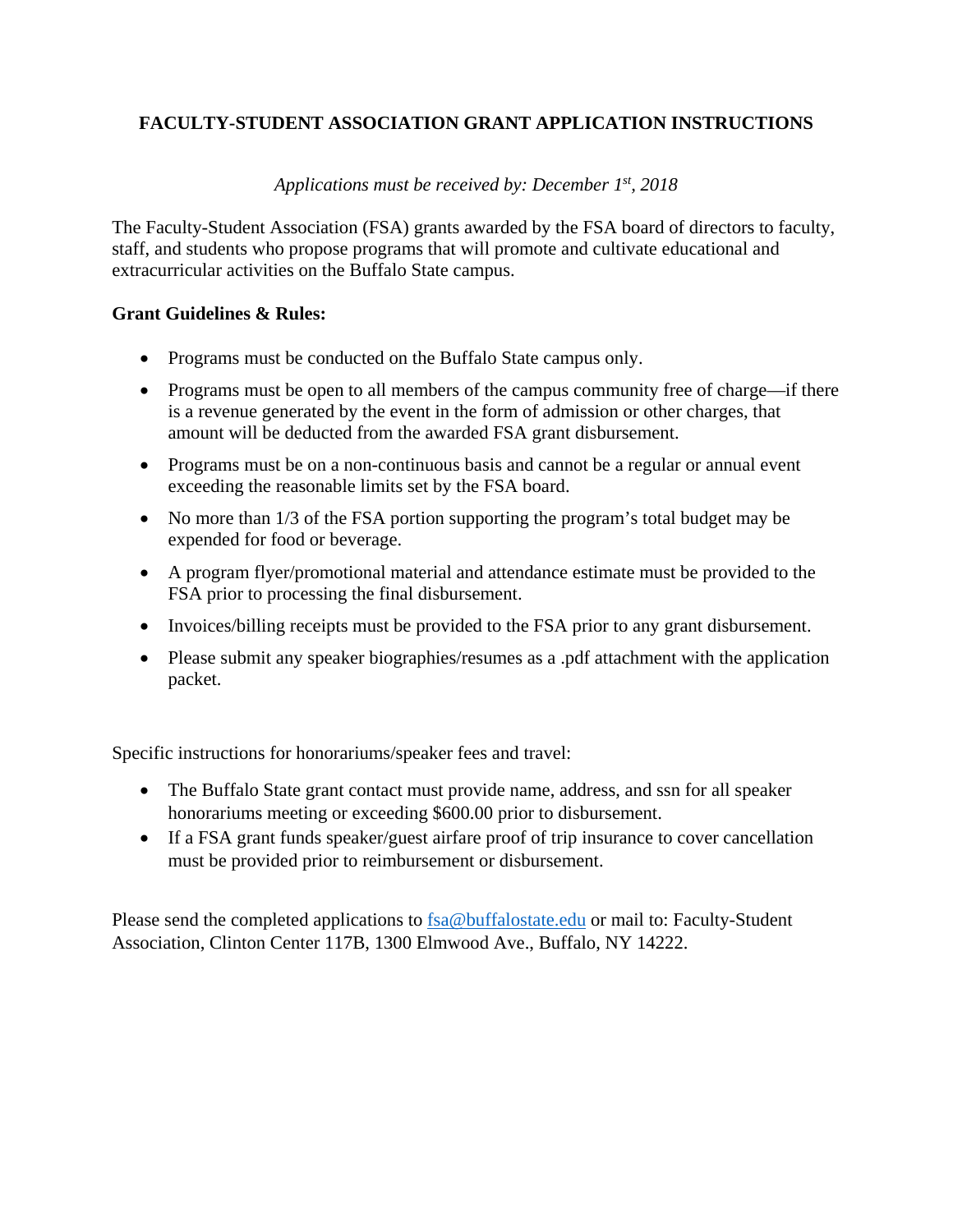

**BUFFALO STATE**  The State University of New York

# **FACULTY-STUDENT ASSOCIATION GRANT APPLICATION**

Title of Program: Click here to enter text. Date of Program: Click here to enter a date. Name of Project Director: Click here to enter text. Email Address: Click here to enter text. Phone Number: Click here to enter text. Campus Address: Click here to enter text. Total Amount Requested: Click here to enter text.

Type of Applicant:

☐Student Group Name of Group: Click here to enter text.  $\Box$ Faculty Department: Click here to enter text. □Other: Click here to enter text.

# This program will benefit:

☐Students  $\Box$ Faculty ☐Community ☐Specific Organization:

Target Attendance Number: Click here to enter text.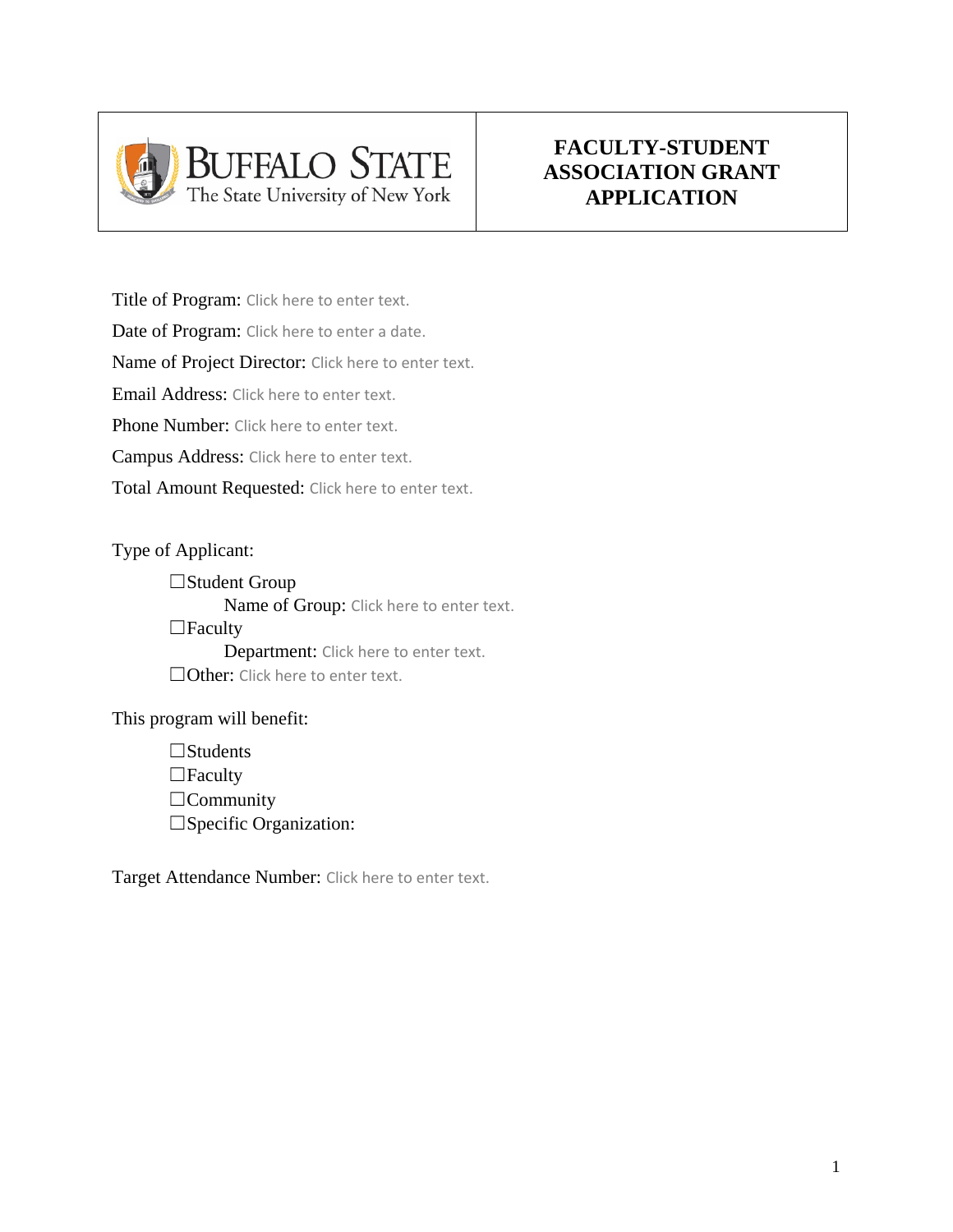# **Funding Request Information:**

| Expense<br>Category* | Amount<br>Requested          | Other Funding<br>Source<br>Amount | Name of Other<br>Funding<br>Source | <b>Total Project</b><br><b>Budget</b> | Description   |
|----------------------|------------------------------|-----------------------------------|------------------------------------|---------------------------------------|---------------|
| Click here to        | Click here to                | Click here to                     | Click here to                      | Click here to                         | Click here to |
| enter text.          | enter text.                  | enter text.                       | enter text.                        | enter text.                           | enter text.   |
| Click here to        | Click here to                | Click here to                     | Click here to                      | Click here to                         | Click here to |
| enter text.          | enter text.                  | enter text.                       | enter text.                        | enter text.                           | enter text.   |
| Click here to        | Click here to                | Click here to                     | Click here to                      | Click here to                         | Click here to |
| enter text.          | enter text.                  | enter text.                       | enter text.                        | enter text.                           | enter text.   |
| Click here to        | Click here to                | Click here to                     | Click here to                      | Click here to                         | Click here to |
| enter text.          | enter text.                  | enter text.                       | enter text.                        | enter text.                           | enter text.   |
| Click here to        | Click here to                | Click here to                     | Click here to                      | Click here to                         | Click here to |
| enter text.          | enter text.                  | enter text.                       | enter text.                        | enter text.                           | enter text.   |
| Click here to        | Click here to                | Click here to                     | Click here to                      | Click here to                         | Click here to |
| enter text.          | enter text.                  | enter text.                       | enter text.                        | enter text.                           | enter text.   |
| Click here to        | Click here to                | Click here to                     | Click here to                      | Click here to                         | Click here to |
| enter text.          | enter text.                  | enter text.                       | enter text.                        | enter text.                           | enter text.   |
| Click here to        | Click here to                | Click here to                     | Click here to                      | Click here to                         | Click here to |
| enter text.          | enter text.                  | enter text.                       | enter text.                        | enter text.                           | enter text.   |
| Click here to        | Click here to                | Click here to                     | Click here to                      | Click here to                         | Click here to |
| enter text.          | enter text.                  | enter text.                       | enter text.                        | enter text.                           | enter text.   |
| Click here to        | Click here to                | Click here to                     | Click here to                      | Click here to                         | Click here to |
| enter text.          | enter text.                  | enter text.                       | enter text.                        | enter text.                           | enter text.   |
| Total:               | Click here to<br>enter text. |                                   |                                    | Click here to<br>enter text.          |               |

\*Expense category examples: UPD, food, honorarium, lodging, performance fee, travel, advertising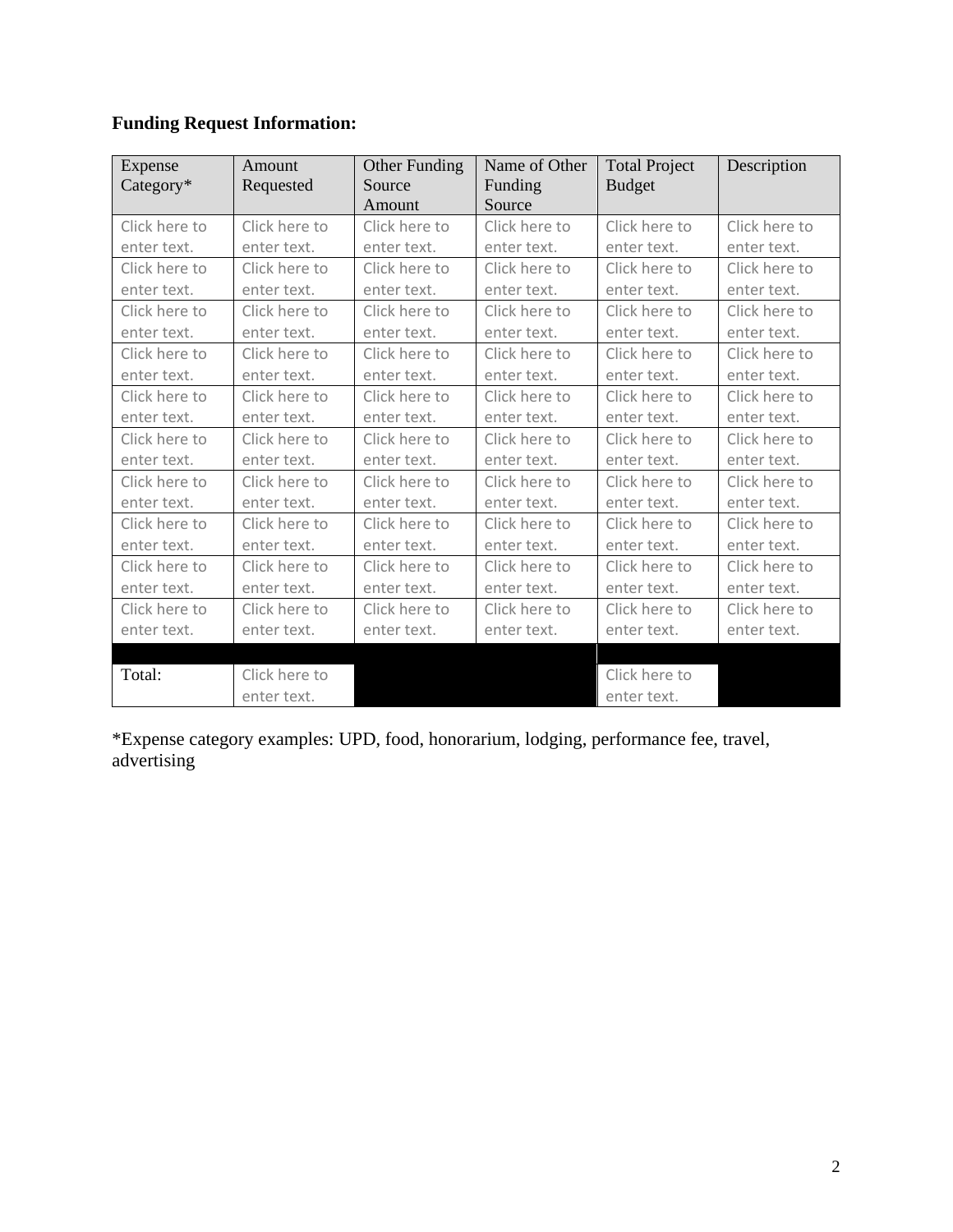# Program Description:

Click here to enter text.

Program Outline:

Click here to enter text.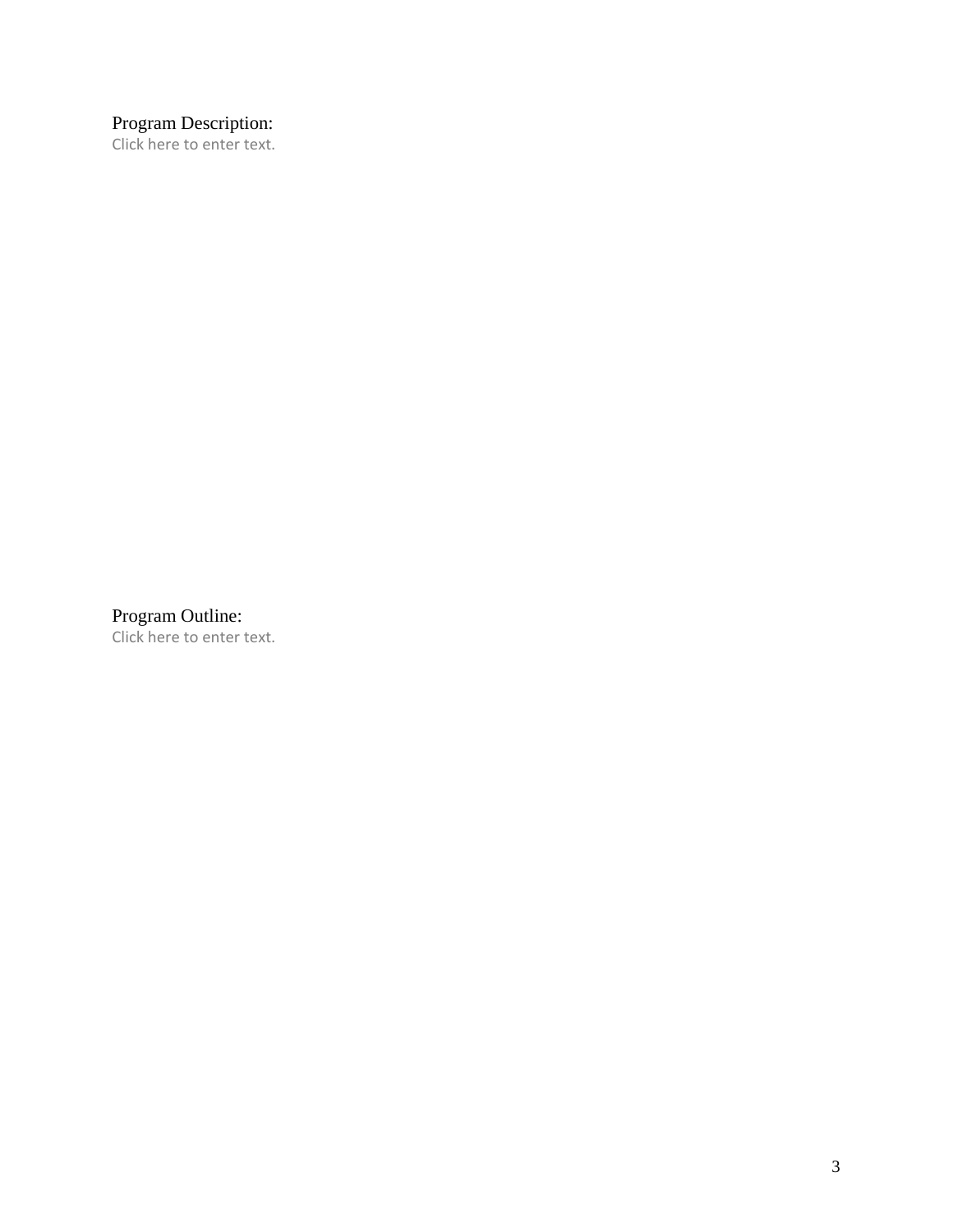The 510th meeting of the Faculty-Student Association was called to order on Friday, December 7th, 2018 at 3:00 PM in Technology 113 by Anthony Hotchkiss, President.

Members Present:

- o Anthony Hotchkiss
- o Rafika Merini
- o Jude Jayatilleke
- o Marcella Griffin
- o Keishawna Backus
- o Maimouna Ndiaye
- o Anderson Burgos

Others:

- o Reggie Burt (absent)
- o Hope Dunbar

# **I. Minutes**

J. Jayatilleke moved, R. Merini seconded to approve the minutes of October 19, 2018.

## Carried – Unanimous

#### **II. New Business**

David Lampe recommended for Alumni Board position. J. Jayatilleke moved, R. Merini seconded.

Carried – Unanimous

Board discussed guidelines, budget, and overview for 2020 grant applications. Grant review commenced. See attached document for approved organizations and grant amounts.

- Programming funds available for the board to access as per the approved 2019 fiscal year budget: \$50,000
- Awarded Amount: \$32,274.50
- Applications Received: 18
- Applications Awarded Funds: 17 (1 applicant turned down funding after awarded)

#### **III. Adjournment**

J. Jayatilleke moved, R. Merini seconded to adjourn.

#### Carried – Unanimous

The meeting adjourned at 3:55 PM.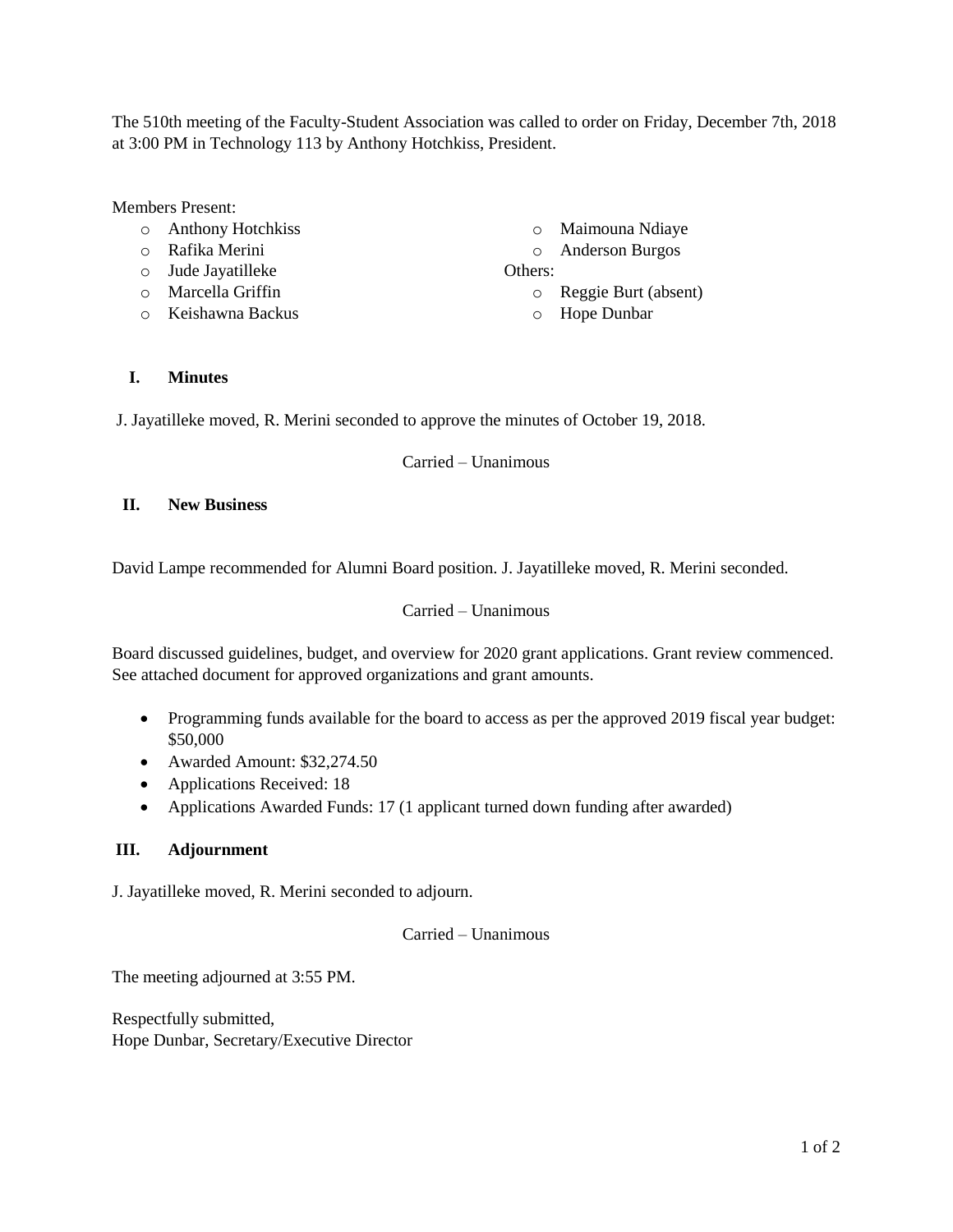# **FSA Grants 2018 Awards**

| <b>Name</b>              | Program                                                                             | <b>Amount</b>    | <b>FSA Award</b>                                    |
|--------------------------|-------------------------------------------------------------------------------------|------------------|-----------------------------------------------------|
|                          |                                                                                     | <b>Requested</b> | <b>Decision</b>                                     |
| Win Min Thant            | <b>Olmsted Crescent Deep</b><br>Ecology                                             | \$1,000          | \$1,000                                             |
| Dr. Atta Ceesay          | <b>Public Administration</b>                                                        | \$5,000          | \$3,000                                             |
| Dr. Ruth Goldman         | Women's History Month<br>Speaker                                                    | \$1,850          | \$1,850                                             |
| Olivia Watson            | Sexclusive                                                                          | \$1,050          | \$1,050                                             |
| Evan Drummond            | A Celebration Of Cuba                                                               | \$19,080         | \$3,000                                             |
| Kristen Helling          | Self-care Strategies                                                                | \$2,000          | \$2,000                                             |
| <b>Bill Durfee</b>       | <b>Buffalo State Rowing</b>                                                         | \$10,000         | \$3,000                                             |
| <b>Tiffany Nicely</b>    | Guinean Master Musician Mini<br>Residency                                           | \$800            | \$800                                               |
| Dr. Maguire              | <b>Annual Live Primate Event</b>                                                    | \$800            | \$800                                               |
| Dr. Vida Vanchan         | Arts, Cultures, and Geopolitics<br>of Southeast Asia and Beyond                     | \$1,000          | \$1,000-turned<br>down funding after<br>awarded     |
| Sujit Suwal              | Chemistry Alumni Speaker                                                            | \$4,180          | \$2,000                                             |
| Ashley C. Goodwin        | African Diaspora Project                                                            | \$12,700         | \$3,000                                             |
| <b>Yanick Jenkins</b>    | Academic Achievement<br>Celebration and Recognition<br>Ceremony                     | \$3,000          | \$3,000                                             |
| Carole Miller-Canestrari | Beyond the Bachelor's Student<br><b>Professional Development</b><br>Conference 2019 | \$2,237.50       | \$2,237.50                                          |
| You Are My Sista         | <b>Spring Banquet</b>                                                               | \$1,000          | Denied, banquet as<br>disqualifying<br>funding type |
| Amy Wilson               | <b>Connections Across Campus: A</b><br>visit with Dr. Kris Renn                     | \$2,632          | \$2,632                                             |
| Keli Garas-York          | The Resilience Project                                                              | \$1000           | \$1000                                              |
| <b>Kenneth Orosz</b>     | When Women Wear Slacks':<br>Gender, Clothing and<br><b>Embodied Nationalism</b>     | \$905            | \$905                                               |
| Total                    |                                                                                     | \$70,234.50      | \$32,274.50                                         |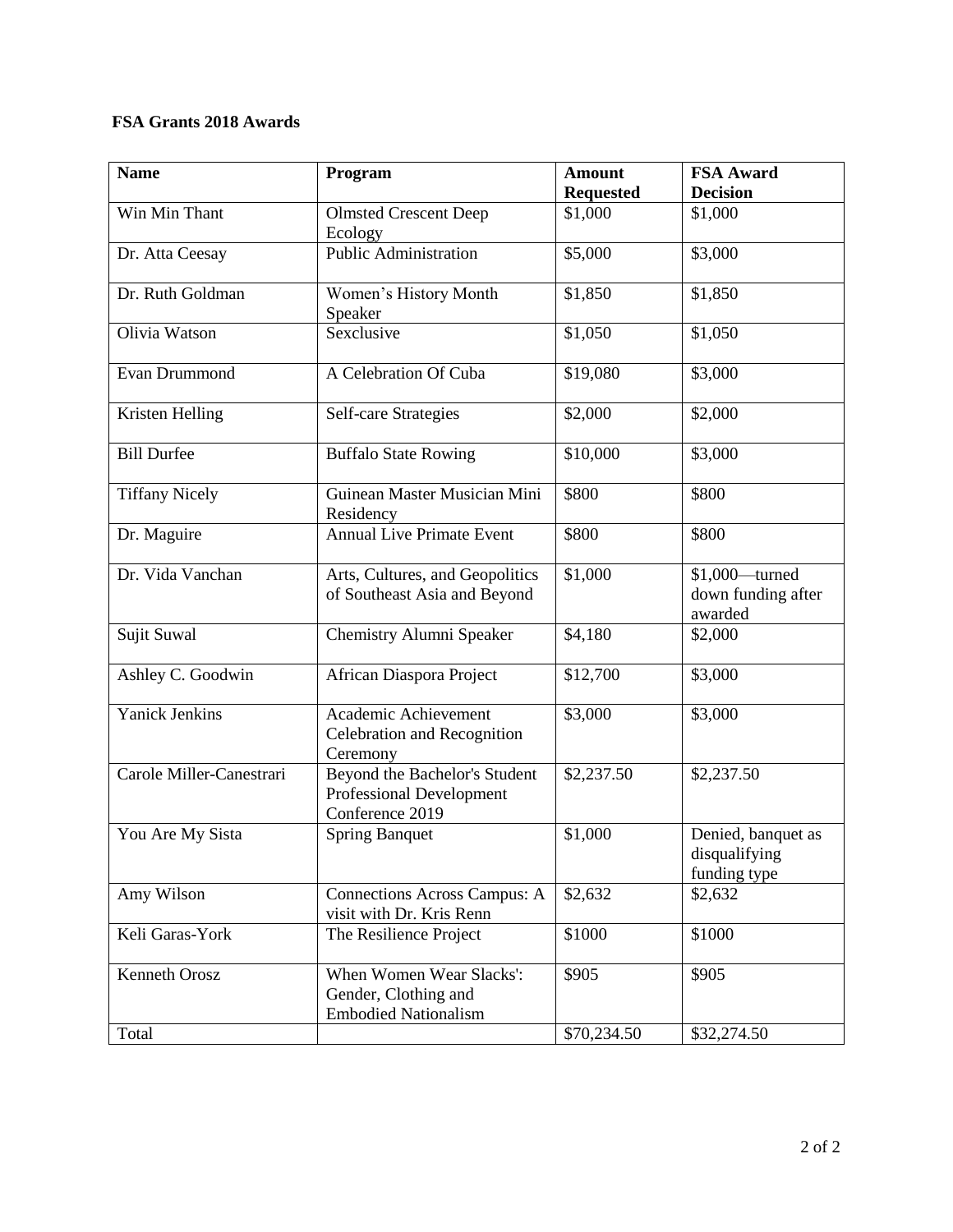The 511th meeting of the Faculty-Student Association was called to order on Friday, April 12th, 2019 at 3:00 PM in Caudell 110 by Anthony Hotchkiss, President.

Members Present:

- o Anthony Hotchkiss
- o Rafika Merini
- o Jude Jayatilleke
- o Rock Doyle
- o Marcella Griffin
- o David Lampe
- o Anderson Burgos

Others:

- o Reggie Burt (absent)
- o Hope Dunbar

# **I. Minutes**

A. Burgos moved, J. Jayatilleke seconded to approve the minutes of December 7, 2018.

## Carried – Unanimous

## **A. New Business**

David Lampe welcomed as new Alumni Board member following the passing of D. Blundell, Treasurer.

2020 Fiscal Year Budget proposed for approval. R. Doyle moved, D. Lampe seconded.

Carried – Unanimous

H. Dunbar gave overview of meeting with TIAA Representative assigned to the FSA investment account. Board agreed no action should be taken at this time and the board should wait to appoint a replacement Treasurer at the next board meeting. R. Doyle offered to investigate investment options further for additional consideration.

Board agreed to continue with a single annual grant cycle, as opposed to a dual cycle. R. Doyle moved, R. Merini seconded.

#### Carried – Unanimous

# **B. Adjournment**

D. Lampe moved, J. Jayatilleke seconded to adjourn.

Carried – Unanimous

The meeting adjourned at 3:22 PM.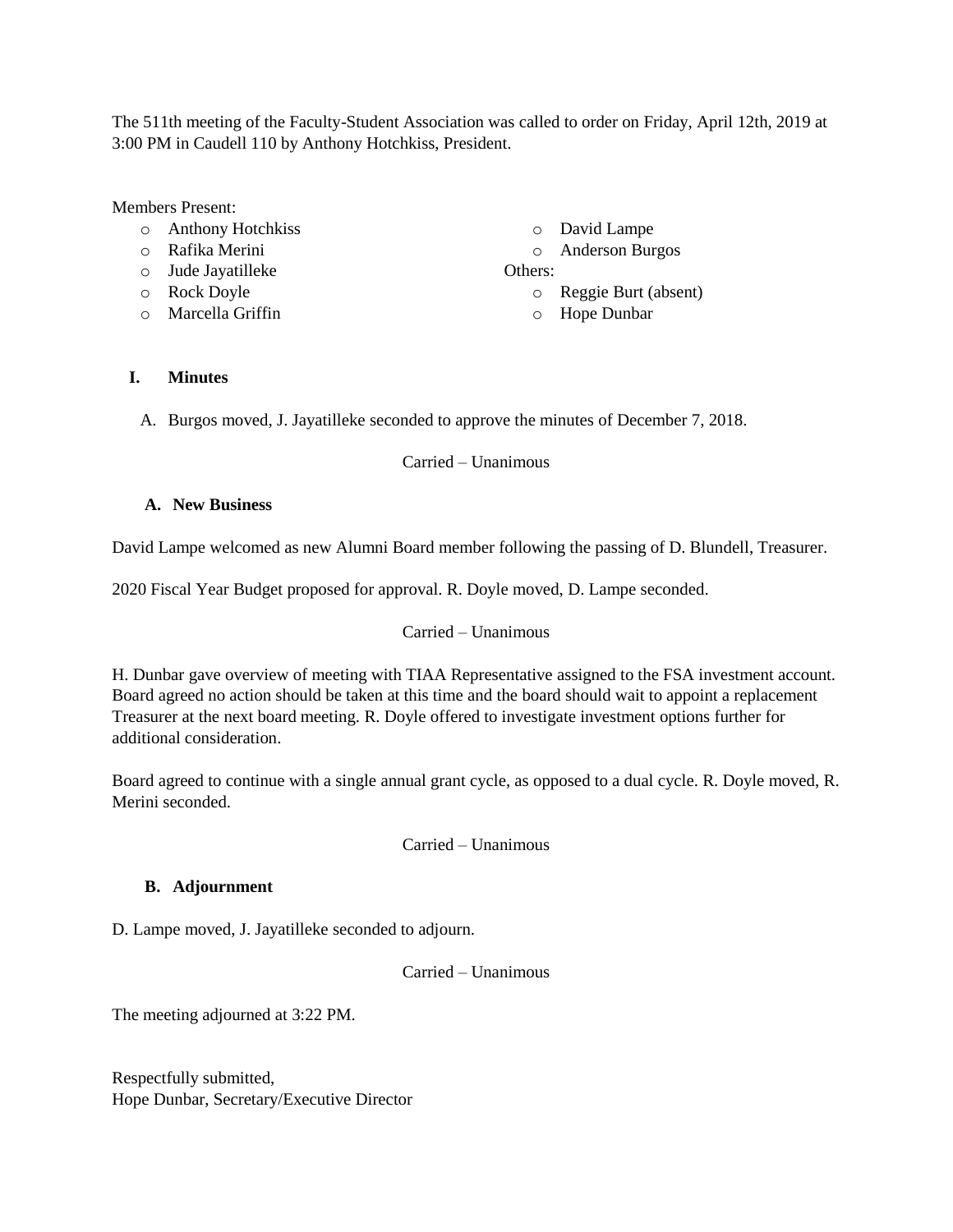The 512th meeting of the Faculty-Student Association was called to order on Friday, October 17th, 2019 at 3:00 PM Tech 113 by Anthony Hotchkiss, President.

Members Present:

- o Anthony Hotchkiss
- o Ted Schmidt
- o Jude Jayatilleke
- o Marcella Griffin
- o David Lampe
- o Bianca Moise
- o Ryan Hopkins

Others:

- o Reggie Burt (absent)
- o Hope Dunbar

## **I. Welcomed New Board Members**

Ted Schmidt, Faculty Bianca Moise, Undergraduate Ryan Hopkins, Undergraduate

#### **II. Minutes**

J. Jayatilleke moved, B. Moise seconded to approve the minutes of April 12, 2019.

## Carried – Unanimous

#### **III. Old Business**

Reviewed proposed 2020 Founders Fund Application utilizing ADA compliant Google Forms. No proposed changes from the Board. R. Hopkins moved, T. Schmidt seconded to approve 2020 Founders Fund Application.

Carried – Unanimous

#### **IV. New Business**

# **A. Audit/ED Requirements**

H. Dunbar answered questions concerning the past FY2019 audit completed by EFPR.

EFPR audit recommended board approval of spending amounts exceeding \$5,000. D. Lampe moved, B. Moise seconded motion for rule requiring the Executive Director to get approval from Board Treasurer, or board by majority if no Treasurer is appointed, for spending exceeding \$5,000.

Carried – Unanimous

Executive Director asked board if they would like increased updates on financial information or any other regular communication outside of quarterly meetings. T. Schmidt moved, R. Hopkins seconded to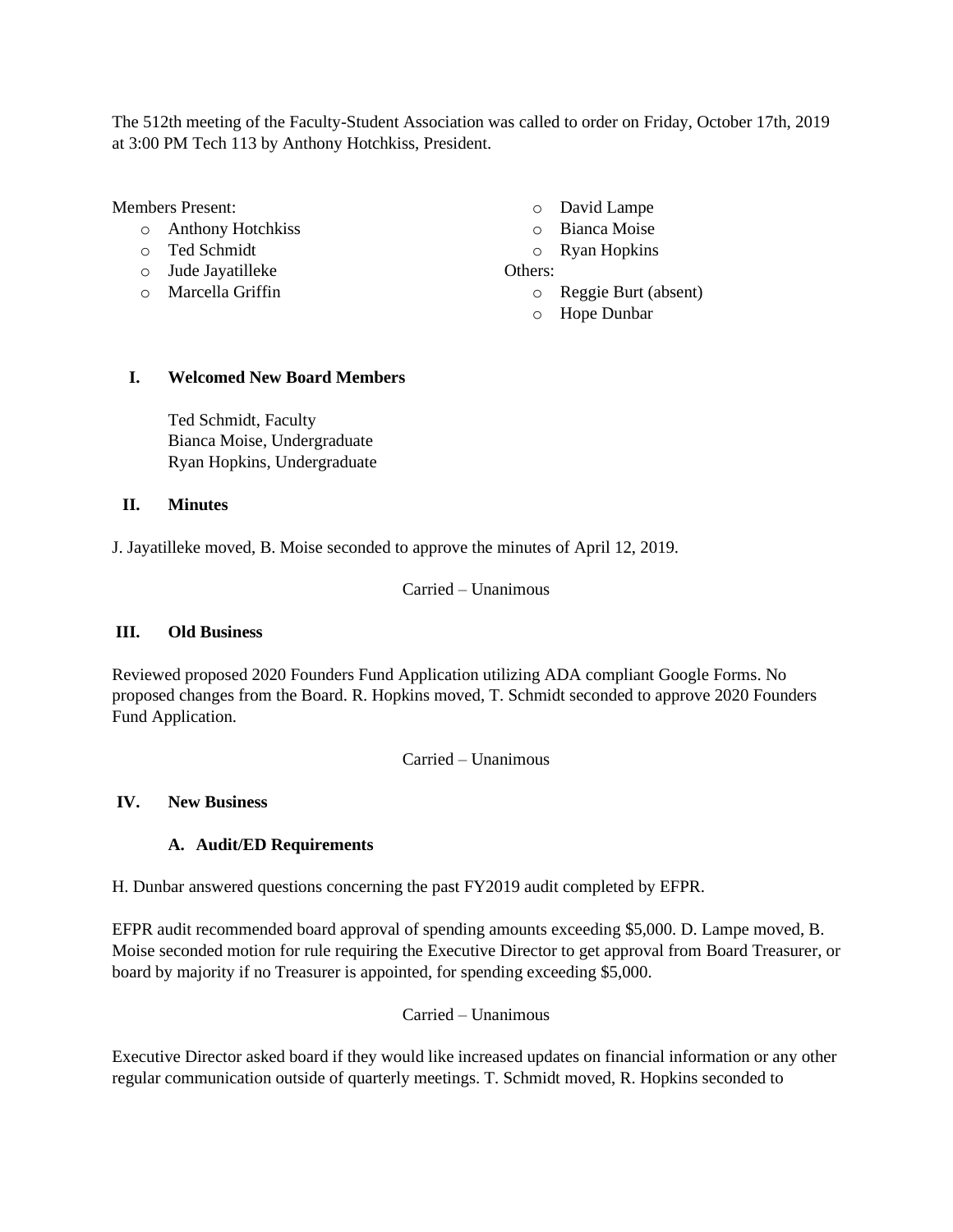approve motion to require the Executive Director to provide a financial overview to the Board twice annually (minimum), inclusive of the audit review at the fall Board meeting.

Carried – Unanimous

## **B. Election of Vice-President and Treasurer**

Vote on Board positions of Treasurer and Vice-President. D. Lampe nominated T. Schmidt or the position of Treasurer. Approved by unanimous vote. A. Hotchkiss nominated D. Lampe for the position of Vice-President. Approved by unanimous vote.

# **C. Allocated Funds**

Executive Director recommended to Board to move Whispering Pines allocated funds to the general operating account without specific designation. With the passing of board member Don Blundell, the funds have not been accessed and there is no liaison to the Camp. H. Dunbar recommends treating Whispering Pines funds like all other grant applications funds for annual approval based on project type and purpose.

D. Lampe moved, B. Moise second to move Whispering Pines allocated funds into the general FSA operating account without specific designation and have Whispering Pines Camp apply through the general FSA grant process.

Carried – Unanimous

# **D. Grant Review Meeting**

Board decided to meet on Thursday, December 5<sup>th</sup> at 3:00PM to review grant applications for the 2020 cycle.

# **V. Adjournment**

D. Lampe moved, T. Schmidt seconded to adjourn.

Carried – Unanimous

The meeting adjourned at 3:43 PM.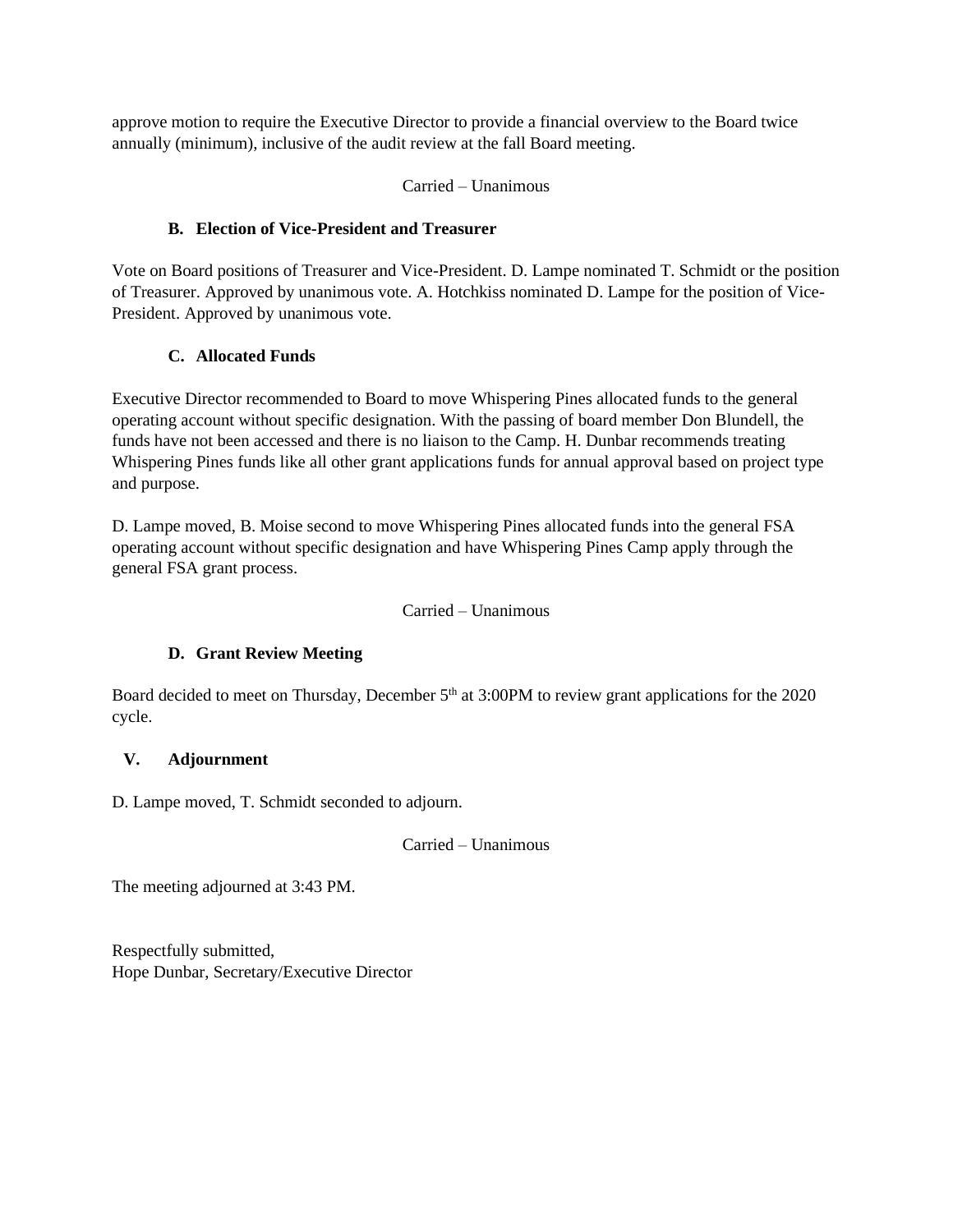The 513th meeting of the Faculty-Student Association was called to order on Friday, December 5th, 2019 at 3:00 PM Tech 113 by Anthony Hotchkiss, President.

#### Members Present:

- o Anthony Hotchkiss
- o Ted Schmidt
- o Marcella Griffin
- o Jude Jayatilleke

o David Lampe

o Ryan Hopkins

Others:

- o Reggie Burt (absent)
- o Hope Dunbar

# **I. New Business**

#### **Grant Review**

Copies of grant review sheet and grants were provided to the board prior to the meeting and additional copies were provided in person. Board members went through each grant individually and discussed any specific points they found relevant to approval or denial. Then each board member voted on approval amounts. Please see second page for vote counts, approvals, and grant award totals.

The meeting adjourned at 3:55 PM.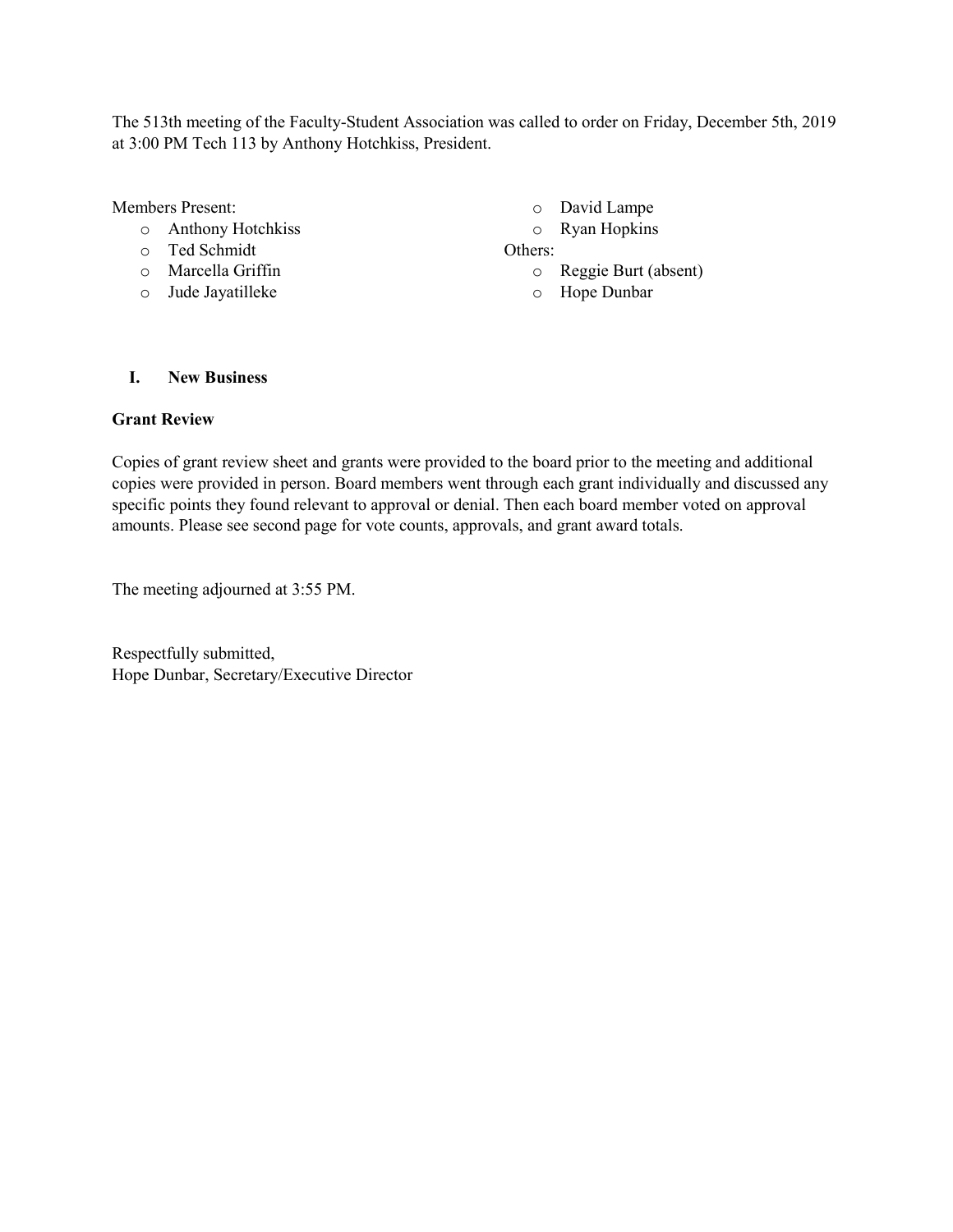|                 | <b>Name</b>                    | Program                                                           | <b>Board Vote</b> | <b>FSA Award</b><br><b>Decision</b> |
|-----------------|--------------------------------|-------------------------------------------------------------------|-------------------|-------------------------------------|
| $\mathbf{1}$    | Sujit Suwal                    | <b>Chemistry Seminar Series-</b><br>Peptidomimetics               | Unanimous         | \$2,000                             |
| $\overline{2}$  | Paul Knapic                    | Trail Maintenance at Whispering Pines                             | 4/2               | \$3,000                             |
| $\mathfrak{Z}$  | Olivia Watson                  | Sexclusive: Sweet Escape                                          | Unanimous         | \$1,500                             |
| $\overline{4}$  | Keli Garas-York                | The Resilience Project                                            | Unanimous         | \$1,000                             |
| 5               | Andrea Gustafson               | It's Just Anxiety-An Honest Look at<br>Anxiety in Today's America | Unanimous         | \$549.87                            |
| 6               | Susan Maguire                  | <b>Buffalo State Rowing</b>                                       | 4/2               | \$2,000                             |
| $7\phantom{.0}$ | Averianna<br>Ross/Malik Hunter | Elbow Like a Groove                                               | Unanimous         | Denied                              |
| $8\,$           | Keunyoung Oh                   | Intercultural Collaboration; 2020<br>Runway Fashion Show          | Unanimous         | \$3,000                             |
| 9               | Paula Madrigal                 |                                                                   | Unanimous         | \$2,000                             |
| 10              | Marcus Watson                  | <b>Black History Month Keynote Speaker</b>                        | Unanimous         | \$2,000                             |
| 11              | Amy Wilson                     | Diversity and Innovation in Higher<br>Education                   | Unanimous         | \$2,000                             |
| 12              | Theresa Janczak                | Dr. Horace Mann Graduate Research<br>Symposium                    | 3/2               | \$3,000                             |
| 13              | Michael Heflin                 | Jazz and the Civil Rights Movement                                | Unanimous         | \$1,500                             |
| 14              | Joy Guarino                    | Community-Engaged Scholarship                                     | Unanimous         | \$1,656                             |
| 15              | Dorothea Braemer               | 67: Buffalo Uprising                                              | Unanimous         | \$600                               |
| 16              | Kristen Helling                | The Mind Body Empowerment Series                                  | Unanimous         | \$1,145                             |
| 17              | Evan Drummond                  | Art of Global Creation Guitar Festival                            | Unanimous         | \$1,800                             |
| 18              | Aurora Schunk                  | #BuffStateCounts Census 2020<br>Engagement                        | Unanimous         | \$1,300                             |
| 19              | Conrad Burgos, Jr.             | Late to Class with Conrad Burgos                                  | Unanimous         | Denied                              |
| 20              | <b>BSC-TV</b>                  | <b>BSC-TV Presents a Conversation with</b><br>Elexus Jionde       | Unanimous         | Denied                              |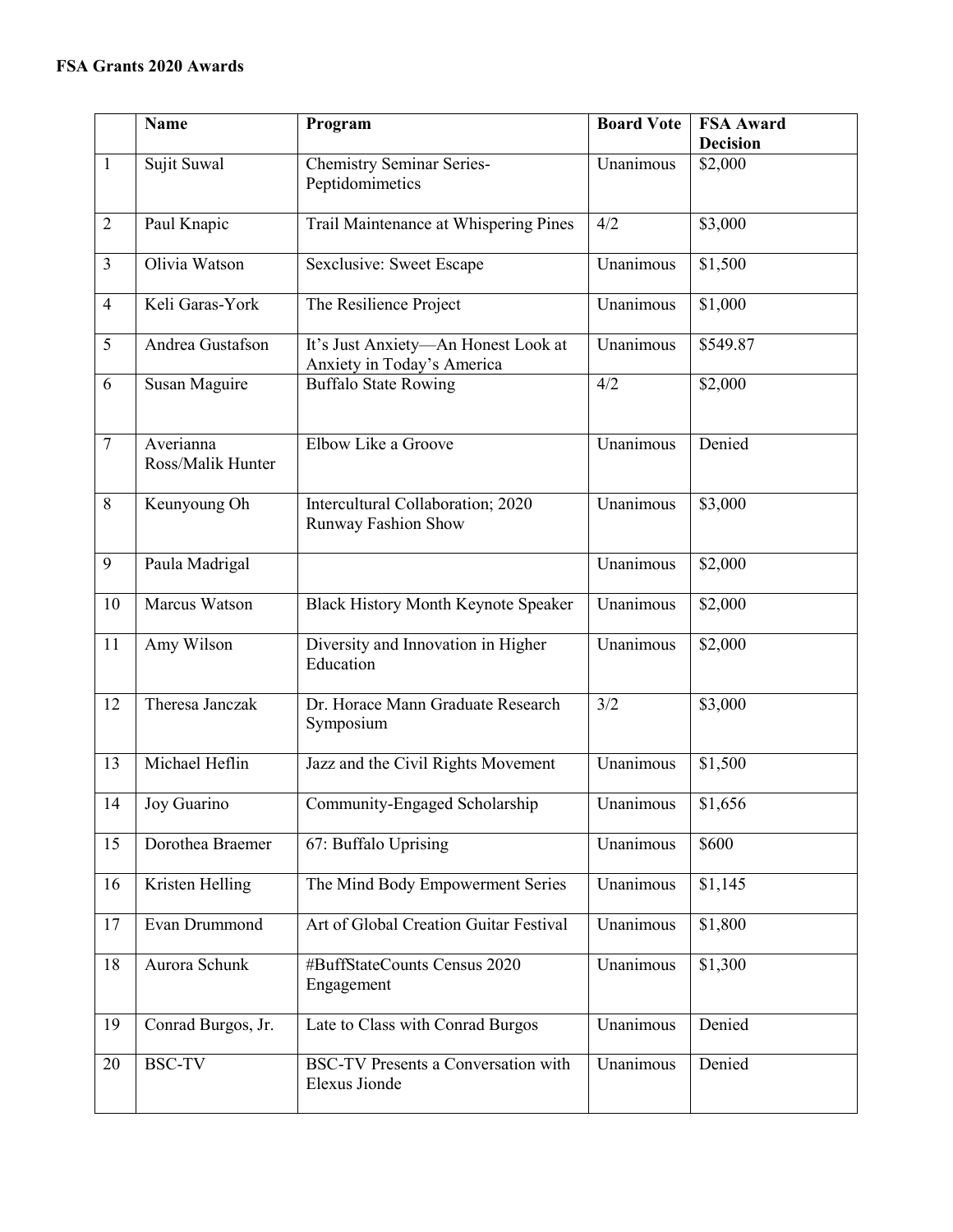# **FSA Grants 2020 Awards**

| 21 | Averianna Ross                        | Bengal Kicback                                                         | Unanimous | Denied      |
|----|---------------------------------------|------------------------------------------------------------------------|-----------|-------------|
| 22 | Ashely Goodwin                        | African Diaspora Project: Dinner<br>Theater with Zuzu African Acrobats | Unanimous | \$1,500     |
| 23 | Pan African Student<br>Organization   | Do it for the Culture: Golden Era                                      | Unanimous | Denied      |
| 24 | <b>Fashion Student</b><br>Association | FSA After Dark                                                         | Unanimous | \$260       |
| 25 | Dr. Ruth Goldman                      | Women's History: The Lesbian<br><b>Herstory Archives</b>               | Unanimous | \$2,150     |
| 26 | Mohamed Diaby                         | <b>NAACP</b> Image Awards                                              | Unanimous | \$1,500     |
|    | <b>Total</b>                          |                                                                        |           | \$35,760.87 |